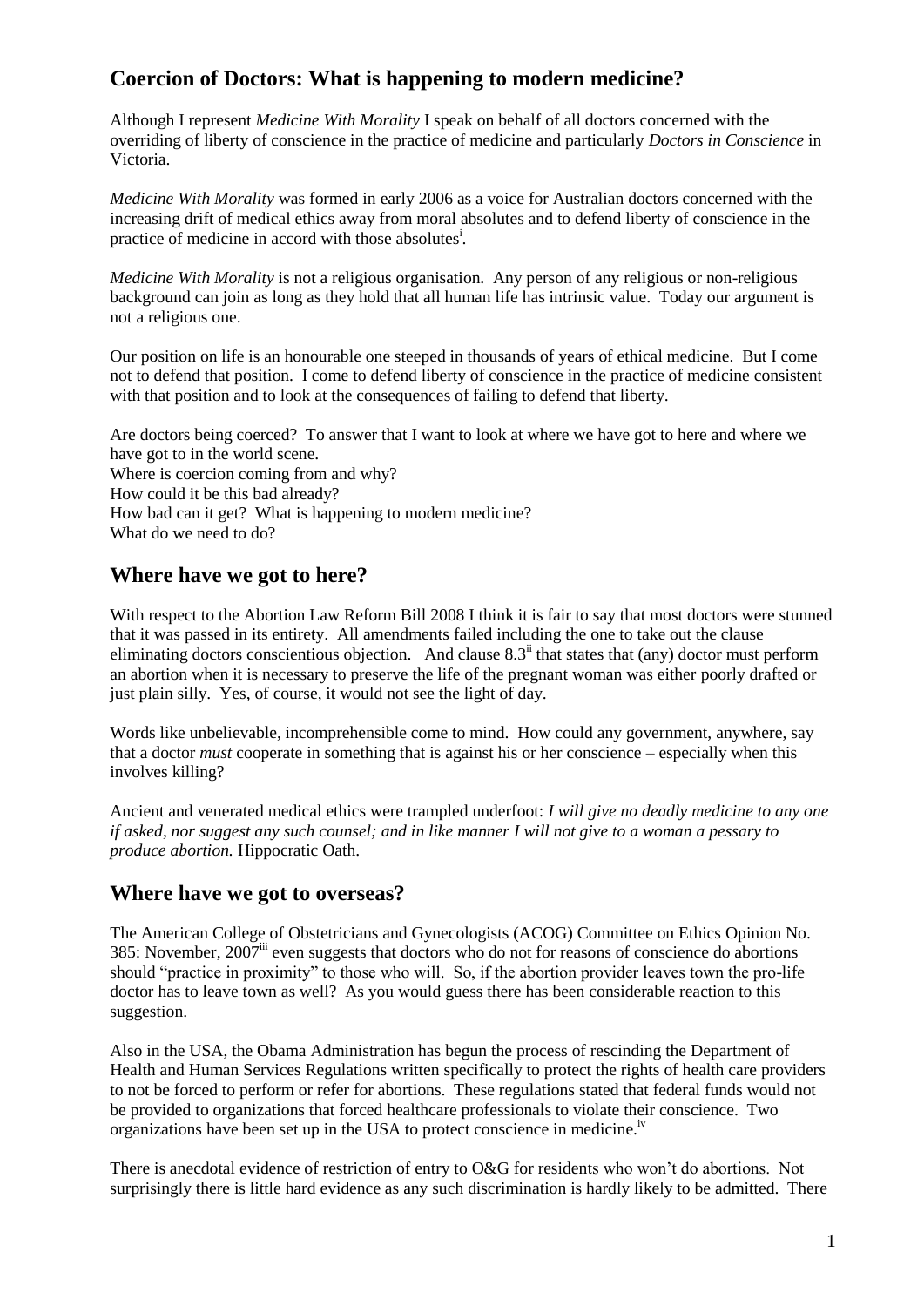is however reporting from the UK that some hospital doctors are not applying for specialties where their conscience is likely to be compromised.

# **Where is coercion coming from?**

### **Inside medical science**

- As a matter of principle directly expressed by Australian expatriate University of Oxford Professor Julian Savulescu, Director of the Oxford Uehiro Centre for Practical Ethics "If people are not prepared to offer legally permitted, efficient, and beneficial care to a patient because it conflicts with their values, they should not be doctors." (BMJ 2006;332:294-297 February 4)
- Pressure from doctors who do abortions it seems a diminishing number wanting to share the workload for an acknowledged distasteful procedure and also wanting to ensure that abortion is readily available.
- Lachlan de Crespigny and Julian Savulescu in the Medical Journal of Australia<sup>v</sup> argue "moral objections to beneficial, desired, legal and just medical interventions… cannot compromise patient care.‖ Clearly there are different views on what may compromise patient care. Good and beneficial medicine involves much more than that which may be desired and legal. Further, that which may be considered legally permissible should never compromise the ethical independence of the medical profession. We have been down that track before and must never go there again.

### **Outside the medical profession**

- Health bureaucrats pushing doctors as service providers of client services instead of patient care; to ensure control and conformity and to have services available. This push for doctors being service providers was well illustrated by the document *Good Medical Practice: A Draft code of Professional Conduct* published by *The Australian Medical Council* in August last year – thankfully re-written since without that emphasis.
- Consumer groups also pushing for doctors as service providers
- Pro-abortion groups pushing an extreme agenda we will make them (doctors) do what we want them to do.

## **Why?**

- Obviously an active pro-abortion lobby wanting to ensure free unrestricted access to abortion services across Australia. It is noteworthy that Emily's List<sup>vi</sup> heralded the passing of the Abortion Law Reform Bill by recognising this "historic moment for the recognition of women's rights in Victoria… able to access safe, legal terminations **free from persecution**; and medical practitioners provide vital reproductive health services to women **free from harassment** …‖. I make no comment.
- And then an attitude by some doctors "I am being compassionate and I am giving total care. If you will not join me in this you may not enter this profession."

## **Re Compassion**

Compassion is the commonest reason I hear from doctors as to why abortions should be performed.

There are at least two crucial flaws in the thinking behind this challenge.

Firstly, genuine compassion must be aligned with love and not pity. Pity is not enough and can be used to justify many evils. Here-and-now decisions made on the pressing basis of pity may be a betrayal of compassion for the future. Genuine compassion will look to the future holistic welfare of the person or persons concerned and therefore in conscience respectfully saying no to the requested procedure and seeking instead to give a more informed picture.

Secondly, such reasoning inevitably weighs the value of life and sometimes relative to that of another and whether one can be destroyed for the sake of another. But considerations of value and worth are too arbitrary and subject to the opinions and whims of the day on which to base decisions regarding life and death. Nations may decide that certain states of mental and physical capacity determine that individual's right to exist or not exist. That *should* sound terrifyingly familiar.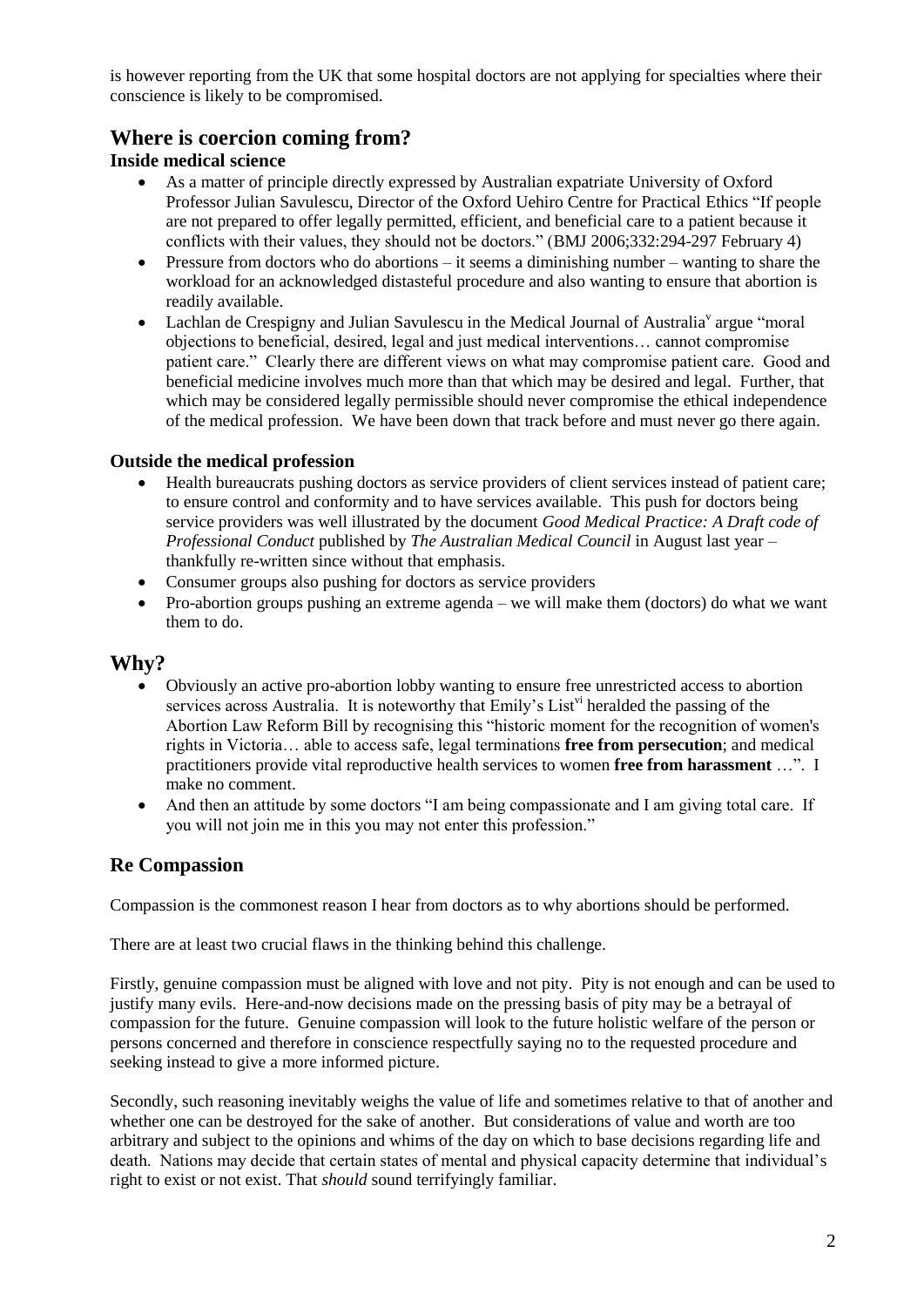# **How could it be and how can it be this bad?**

That it is bad is of course my view – others will applaud. My view is that the legislation is a blight on the nations's conscience and a day of shame for Victoria.

Well-presented arguments against the bill's provisions were made by over 200 Victorian doctors and 150 doctors in other states through *Medicine With Morality*. That these arguments should been over-ruled demonstrates the single-mindedness and power of the pro-abortion lobby. It is sobering to consider the part that Emily's List has played in this "historic moment for the recognition of women's rights..." Their website boasts that of 152 Labor women in parliaments 113 are Emily's List members.

Now as it happens Victoria actually has a bill of rights that was passed in 2006. One would have thought that this would protect us but not only did it fail to give protection it specifically ruled out any consideration of abortion<sup>vii</sup> "nothing in this Charter affects any law applicable to abortion or child destruction "

Now some will be inclined to play down the significance of the Victorian legislation and just urge doctors to give the appropriate referrals. But the push for personal autonomy and demand for services to be provided by doctors (service providers as they would have it) will not end there. It will inevitably involve Physician Assisted Suicide (PAS) at the very least.

Let's look at the practical aspects of this. Abortion cannot and is not carried out by most GPs, not primarily for reasons of conscience but simply because most of us would not regard ourselves as having the ability to do it, and secondly we are not able to unless we are registered as being "procedural" for medical defence purposes.

But PAS is within every doctor's capability. And it brings in the principle of continuity of care. A doctor who has cared for their patient for the last decade or two and who is now looking after their dying patient at home is going to be in a seemingly indefensible position when requested to specifically assist with PAS if it was "legal". It would seem very appropriate for the patient to say "You are my doctor, you have looked after me for the last 10 years, you are caring for me now and I want you to carry out this final service for me." Now I might add in forty years of looking after my dying patients at home I have never been faced with such a request. But if PAS was legal and doctor's liberty of conscience was overruled then I could be justifiably charged with dereliction of duty of care if I were to not only refuse the request but also refuse to refer to someone who would accede to the request.

# **How bad can it get? Where could we be going?**

## **Imagine this…**

- abortion on demand for any reason at any stage of pregnancy
- "de-selection" of embryos, mature foetuses and late term unborn babies for reasons of eugenic selection of all disease or defect
- the imperfect newborn is also "de-selected" before self-awareness ("personhood") up to about 4-6 weeks of age
- organs are taken from mature cloned foetuses bred for the purpose of transplantation (already permitted by law in New Jersey)
- harvesting organs from patients with catastrophic cognitive impairments
- physician assisted suicide is routine and expected
- euthanasia is readily available, even for existential distress in teenagers, and has extended to the involuntary
- upon reaching a certain age assessments are made of usefulness to society
- doctors will be forced by law to participate in abortions, physician assisted suicide and euthanasia
- doctors will not be able to access training positions in obstetrics or anaesthesia unless they agree to participate in abortions
- doctors will not be able to access training positions in paediatrics, aged care, palliative care, or oncology unless they agree to euthanasia as part of that care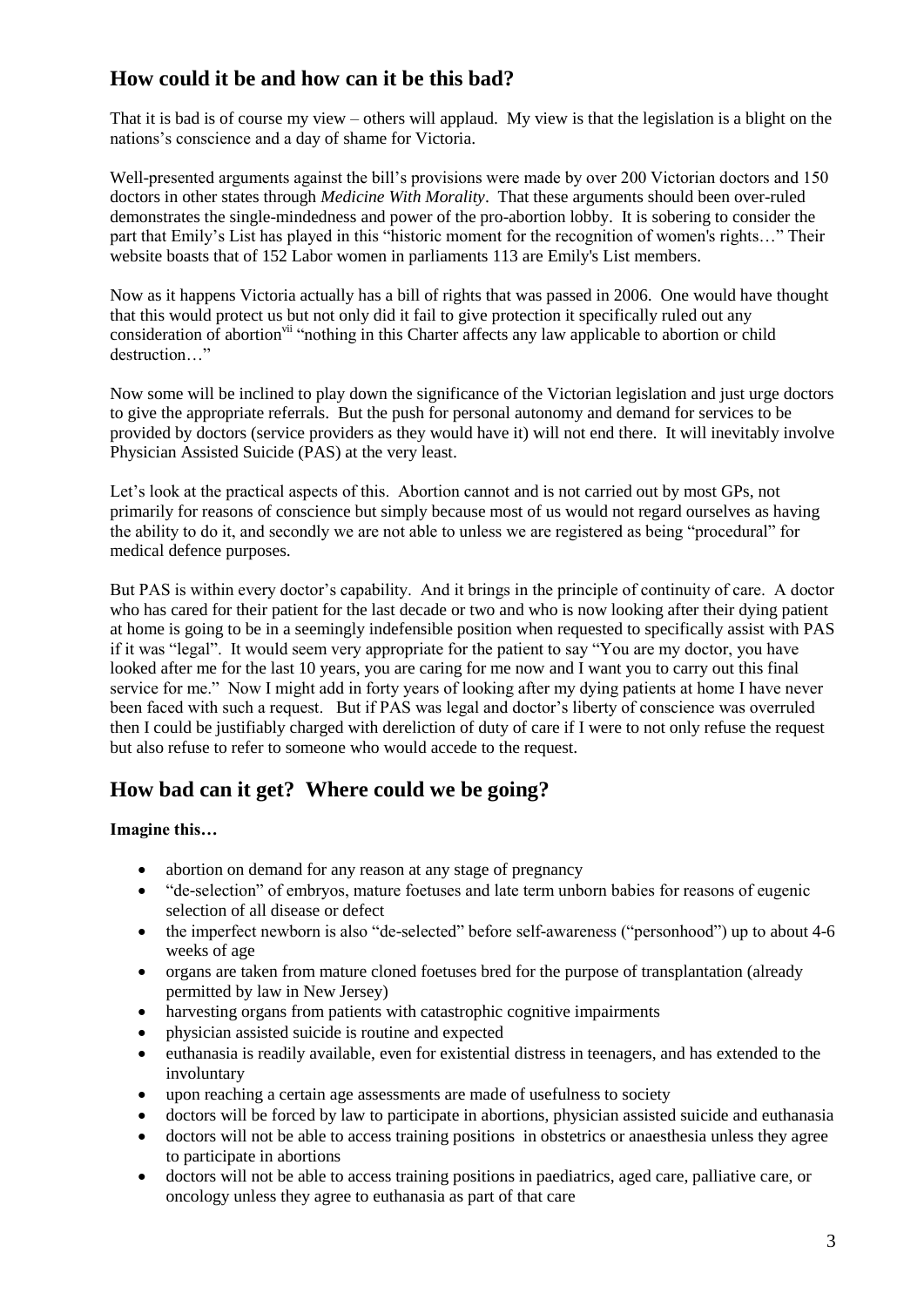- doctors will become un-insurable by medical defence organizations unless they agree beforehand to participate in these things
- doctors will be de-registered and unable to practice if they refuse to perform such procedures that become legal
- clinical disciplines of paediatrics, O&G, anaesthesia, geriatrics, and oncology will be taken up only by doctors who are prepared to compromise on the value of life

## **Conscience**

The exercise of conscience in medicine is everything. It has been truly said "The obligation to practice conscientiously is the obligation on which all other medical ethics are built."viii

It underlies every aspect of good medical practice, to make good *patient care* our first concern and to *practice medicine safely and effectively.* It is conscience that must compel doctors to refuse to participate in treatments they believe to be un-ethical or that they consider not to be in the best interests of patients. To do otherwise would undermine the very foundation of good medicine

The liberty to not be involved or complicit in matters considered to be unethical or inadvisable is critical for individual doctors and for the integrity and independence of the medical profession as a whole. It is critical for individual doctors as it lies at the very heart of who we are – our integrity and self-identity. To leave our conscience at the door and just become service providers is to turn us into soulless doctors. For the medical profession to sacrifice conscience and be at the behest of a health bureaucracy concerned with service provision only is to turn us all into a soulless, mechanistic society. And if that phrase is familiar to you then you will recognise that it came from the lectures given by CSLewis at Durham University in 1943 titled as *The Abolition of Ma*n.

It is obvious that I consider infringement of conscience to be the greatest challenge facing modern medicine. Codes of conduct – *medical* conduct in particular – must transcend legality. Medical care must never be subject to degradation by governments in this age or any age to come.

## **What do we need to do?**

This is a challenge to Medical Defence Organisations (MDOs) which to this point have simply decided not to provide cover if doctors break the law. But MDOs have a role in upholding good medical practice and indeed run educational exercises to encourage good medicine. What attitude will they take with PAS if this becomes legally enforceable? Will they only concern themselves with risk management in an ethical vacuum and therefore descend to being just another commercial insurance company?

If MDOs don't stay with us on this issue will they defend doctors charged with failing to perform compulsory euthanasia of the defective? It's a big challenge for MDOs.

This is a challenge to Medical Boards. Will the Medical Board of Victoria de-register doctors found guilty of failing to refer for abortion? And if so will they also deregister doctors who refuse physician assisted suicide under similar legislation? Will Medical Boards descend to just being legal arbiters of doctor service delivery subject to patient demand? I am under no illusion that Medical Boards will rise to our defence.

Will the AMA – despite needing to represent all doctors – defend a certain minimum standard of ethics in the face of government legalising various procedures and compelling participation?

This is also a challenge to the members of the Parliament of Victoria. Where were the members of integrity when this legislation was passed? Did you not realise the consequences for society, that you have crossed a bridge too far, that you are already on the other side of the Rubicon? Were there not enough of you or were you too suffering from battle fatigue?

This is also in a very real sense a challenge for our nation, for our people. It has been said that requiring men to violate and disregard their conscience results in the loss of virtue and undermines the basis for self-government. Surely we realise it was ethical failure that has caused our global financial crisis. Do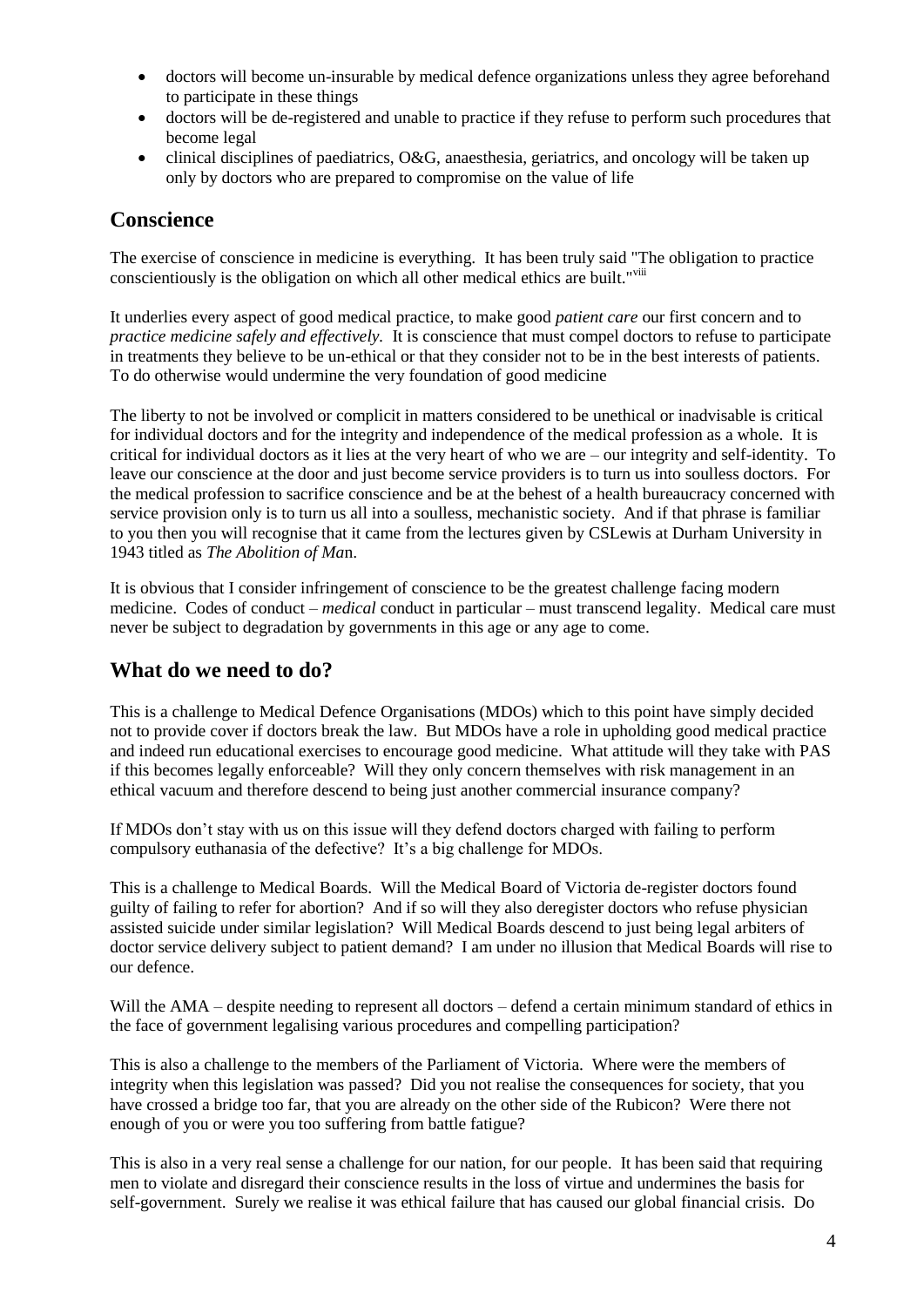we expect an ethical conscience in our governments? Do we want Codes of Conduct that are of a high standard in business, in accounting, in our legal professions, in sport? I think we do and I think some recent events actually demonstrate and confirm that we – as an Australian people – do want such standards.

And when you go to a doctor, which doctor would you rather see? A doctor who will follow his conscience or one that will not?

## **Where do we go from here?**

Will doctors in Victoria be charged? Will Catholic hospitals close their doors? If doctors are charged and deregistered will other doctors deregister themselves until this legislation is reversed? Will doctors have the courage to stand together and *be not afraid*? Will this government have the courage to admit it was wrong to pass this legislation as it stands? Or at least will the Liberal Party get their act together and push for removal of Section 8 on the grounds that it (the Liberal Party) stands for liberty? Will the federal Attorney-General or ultimately the High Court rule the Victorian law to be unconstitutional in light of Australia being a signatory to relevant international treaties? Will – at the very least – other state governments realise that they must not move in the same direction?

And when you go to a doctor, which doctor would you rather see? A doctor who will follow his conscience or one that leaves his conscience at the door?

Lachlan Dunjey. Melbourne 25 July 2009.

#### **<sup>i</sup>** *Medicine With Morality* **Vision statement:**

 $\overline{a}$ 

To preserve, in an age of rapid scientific and technological change, traditional medical ethics consistent with absolute values and to preserve the liberty of medical professionals holding these values to practise medicine according to their conscience.

*Medicine With Morality* was concerned with the application of evidence-based medicine in an ethical vacuum reducing human life to its biological function. We considered, for instance, that it is not enough to simply discuss the 'best' technique for euthanasia without consideration of its significance for the individual, the doctor-patient relationship, and the community.

Some may challenge our taking a stand saying "are you implying I'm unethical?" but if we have no position at all so as not to offend those of a different position, then we are inevitably drawn to the lowest common ethical denominator.

#### ii **8 Obligations of registered health practitioner who has conscientious objection**

(1) If a woman requests a registered health practitioner to advise on a proposed abortion, or to perform, direct, authorise or supervise an abortion for that woman, and the practitioner has a conscientious objection to abortion, the practitioner must— (a) inform the woman that the practitioner has a conscientious objection to abortion; and

(b) **refer the woman to another registered health practitioner in the same regulated health profession who the practitioner knows does not have a conscientious objection to abortion.**

(2) Subsection (1) does not apply to a practitioner who is under a duty set out in subsection (3) or  $(4)$ .

(3) **Despite any conscientious objection to abortion, a registered medical practitioner is under a duty to perform an abortion in an emergency where the abortion is necessary to preserve the life of the pregnant woman.**

(4) Despite any conscientious objection to abortion, a registered nurse is under a duty to assist a registered medical practitioner in performing an